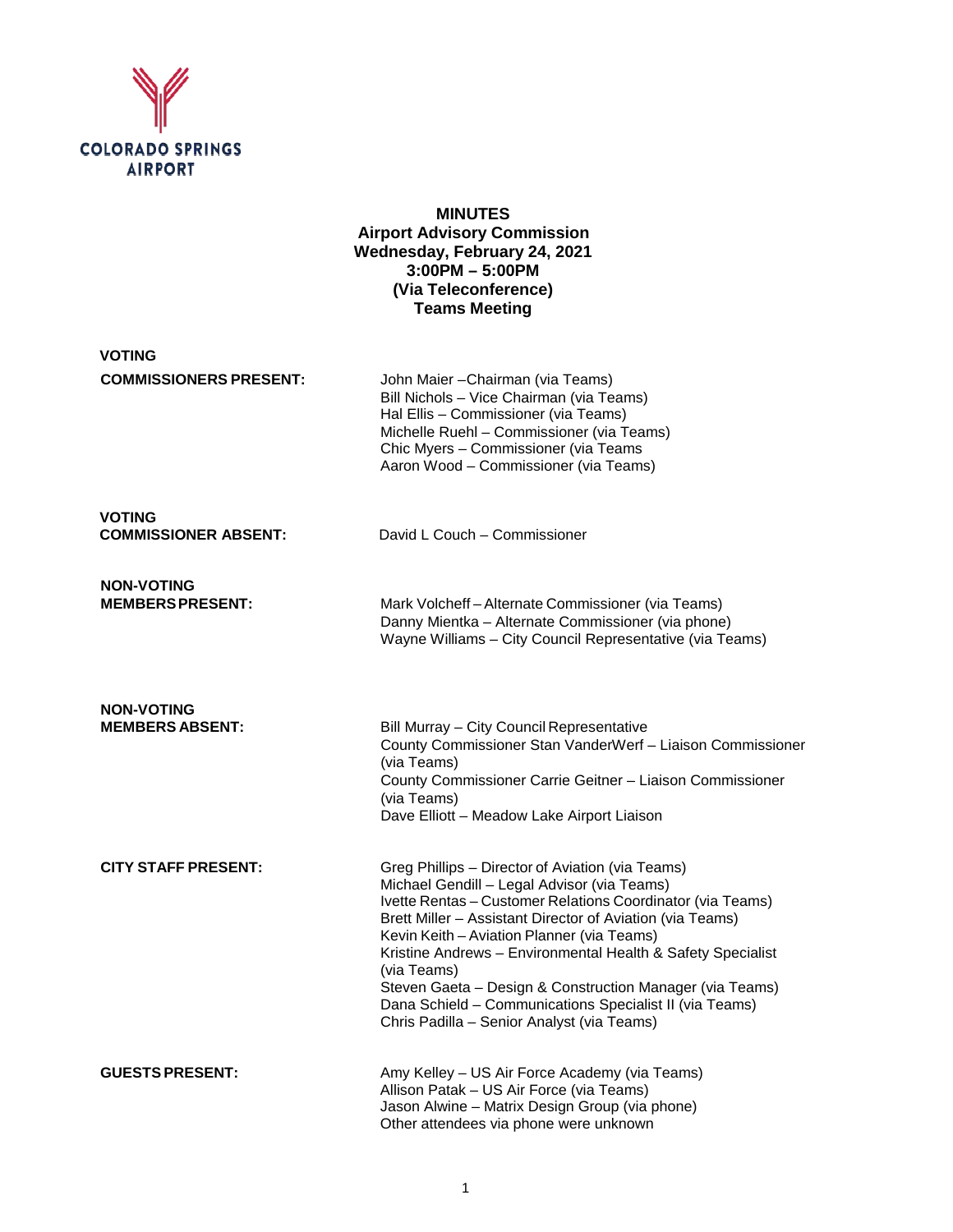# **I. MEETING CALLED TO ORDER at 3:01PM FEBRUARY 24, 2021 by CHAIRMAN MAIER**

#### **II. APPROVAL OF THE JANUARY 27, 2021 MEETINGMINUTES**

Chairman Maier made a motion to approve the January 27, 2021 meeting minutes. Vice Chairman Nichols seconded.

Discussion: Commissioner Ellis made a motion to amend the January 27, 2021 AAC meeting minutes to accurately reflect his comments regarding the impact of the Runway 17R/35L Rehabilitation project on the West Side Business Park. Vice Chairman Nichols seconded the motion.

Discussion: None

The question was called to approve as amended by Commissioner Ellis motion.

Chairman Maier made a motion to amend the January 27, 2021 meeting minutes to include Commissioner Ellis statement. Vice Chairman Nichols seconded.

#### VOTE: **APPROVED** (**Unanimous, Roll Call Passes 6 Yes**).

#### **III. COMMUNICATIONS**

• None

#### **IV. PUBLICCOMMENT**

• None

#### **V. NEW BUSINESS AND REPORTITEMS**

#### **A. Land Use Review –** Kevin Keith

Kevin Keith presented ten (10) Land Use Items.

Vice Chairman Nichols moved the AAC accept, without conditions, Land Use Items #1, #2, #3, #5, #6, #7, #9, and #10 as recommended by the airport staff. Commissioner Ruehl seconded.

Discussion: None

# VOTE: **APPROVED (Unanimous, Roll Call Passed 6 Yes)**

Land Use Item #4: Briefed

Kevin Keith gave a detailed briefing on Land Use Item #4, Request by Colorado Springs Utilities with representation by Kimley-Horn for approval of the Advanced Technology Campus development plan. The plan includes the development of the Horizon Substation. This is a 160.05 acres site located on the southwest corner of Drennan Road and Foreign Trade Zone Blvd.

Discussion: Commissioner Ellis asked for clarification on the distance between the new development and runway on Land Use Item #4. Kevin Keith responded the airport measured 0.6 miles from the nearest runway threshold.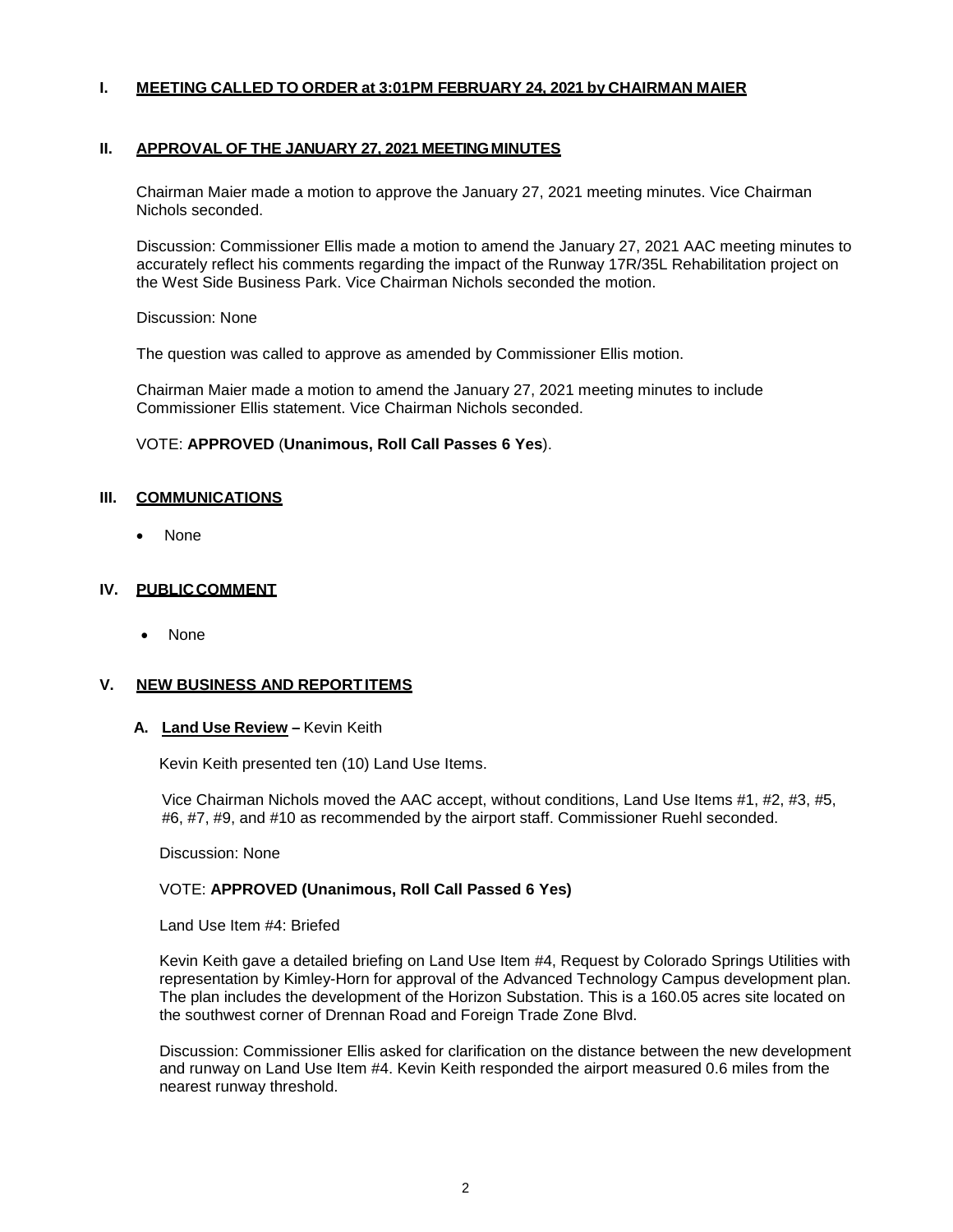Chairman Maier made a motion that the Airport Advisory Commission accept, without conditions, Land Use Item #4 as recommend by airport staff. Commissioner Myers seconded.

# VOTE: **APPROVED (Unanimous, Roll Call Passed 6 Yes)**

Land Use Item #8: Briefed

Due to a conflict of interest, Alternate Commissioner Mientka excused himself from the Land Use Item #8 discussion.

Kevin Keith gave a detailed briefing on Land Use Item #8, Request by Pikes Peak Investments, LLC, with representation by Matrix Design Group for approval of the High Plains at Reagan Ranch PUD development plan. The property is located on the southeast corner of Highway 94 and Marksheffel Road.

Discussion: Alternate Commissioner Volcheff shared his concerns of the Land Use Item #4 staff Recommendations /Conditions of Approval that were written by airport staff. Following an in-depth discussion ensuring restriction of residential construction within the 65 Day-Night Average Sound Level (DNL) in the Accident Potential Zone 2 (APZ-2) and clarification, that the airport staff recommended the developer consider relocation of all Planned Unit Development (PUD) and residential development outside the proposed 65 Air Service Volume (ASV) DNL that was identified in the draft 2020 Airport Land Use Compatibility Study, Commissioner Volcheff withdrew his concern.

Vice Chairman Nichols made a motion that the Airport Advisory Commission recommends no objection of Land Use Item #8 as presented by airport staff. Chairman Maier seconded.

### VOTE: **APPROVED (Unanimous, Roll Call Passed 6 Yes)**

### **B. Director's Airport Business Report**

- Project Status Report Steven Gaeta
	- o The 20 year Airport Master Plan is in its scoping phase. Scope, fee, and timeframe TBD.
	- o Preliminary design efforts have begun to match Taxiway A elevations to future Runway 17R/35L. Additional information forthcoming.
	- o The airport is in the process of adding a Heating, Ventilation, and Air Conditioning (HVAC) system to the central power vault under the scope of the Rehabilitation Runway 17R/35L construction project.
	- o The Federal Aviation Administration (FAA) has received the contract and the procurement is in the process to repair the connection to the RWY 35L ILS monitor system. The Category II operations (CAT II) approach for runway 35L is anticipated to be repaired and operating in mid-March 2021.
	- o Discussions of the 2021 Airport Master Plan have commenced. Kevin Keith is meeting with the consultants to discuss the scope and assist with initiating the project.
- Traffic Trend Report Greg Phillips
	- o January 2021 numbers have dropped compared to November and December 2020.
	- o Although January numbers are slightly lower, figures remain comparable to previous months.
	- o February 2021 had the highest one-day number of passengers through the TSA Check Point since March 2020.
	- o COS is looking forward to the launching of the Southwest Airlines service in March 2021.
	- o Greg Phillips shared a brief presentation about the thirteen (13) daily Southwest Airlines flights from COS and the available coast to coast connections.
	- o Michael Wright is the Southwest Airlines Station Manager at the Colorado Springs Airport.
	- o Southwest employees are expected to begin preparations on March 1 for the March 11th launch of service.
	- o Commissioner Wood is communicating and sharing Southwest Airlines information with local businesses throughout the community.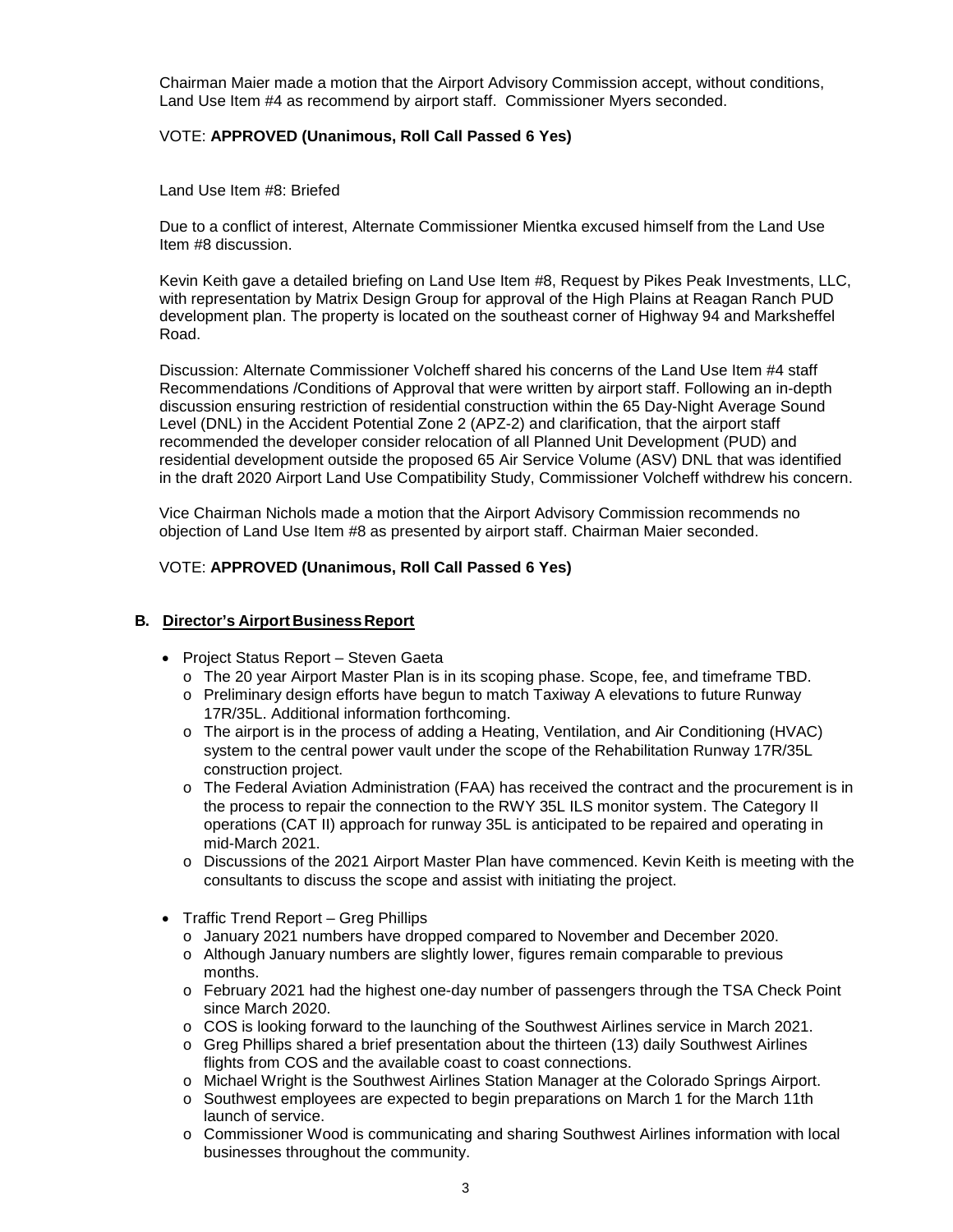- o The Colorado Springs Chambers, Visit COS, and Colorado Springs Airport are working together on executing a full marketing plan for the airport.
- o Southwest Airlines baggage carts, tugs, deicing trucks, equipment, and additional supplies are arriving in preparation for the launch of service on March 11.
- o On February 12, United Airlines returned the Los Angeles (LAX) flight to their schedule.
- COS Financial Report Chris Padilla
	- o December 2020 revenues were approximately \$1.1M and expenses ended near the previously forecasted \$2M.
	- o December 2020 revenues came in \$722,000 below the previously forecasted amount, with 86% accruing from parking, airfield, and rental car revenue.
	- o Cumulative Operating Expense within one percent of the revised estimate.
	- o Employee salaries were above forecast by \$273,000.
	- o Cumulative Operating Revenues for 2020 are at \$12.9M with a projected \$12.5M.
	- o Cumulative Operating Expenses for 2020 were at \$15.4M with a projected \$15.5M post COVID.
	- o January and February 2021 financial reports will be presented at the March 24, 2021 AAC meeting.
	- o The airport collected approximately \$200,000 more Passenger Facility Charge (PFC) revenue and approximately \$200,000 more of the Customer Facility Charge (CFC) revenue than the projected COVID assumptions.
	- o The airport has used \$10.2M of Cares Act Funding for 2020.
	- o The airport ended the year with 500 days of cash reserve.
- Airport Business Development Report Greg Phillips
	- o The 20,000 sq. ft. hangar for COS Owners received a Temporary Certificate of Occupancy.
	- o Sierra Nevada Corp. (SNC) Lean-to project is moving forward.
	- o The 30,000 sq. ft. hangar for SNC has a Certificate of Occupancy.
	- o Construction on project Rodeo (Amazon) is moving forward and anticipated to be completed and operational by June 2021.
	- o As of mid-June 2021 Mountain Metropolitan Transit will provide service to the Amazon facilities in Peak Innovation Park.
	- o The lease for project Congo (Amazon) has been signed by Mayor Suthers for a new 37-acre Amazon development in Peak Innovation Park.
	- $\circ$  Aerospace construction is moving forward and anticipating completion by the end of 2021.
	- o Ground breaking ceremony for Flywheel East in Peak Innovation Park is scheduled for March 18.
	- o Discussions for the construction of two (2) hotels is moving forward. Construction is anticipated to begin in the spring 2022.
	- o US Forest Service development is moving forward. Construction is anticipated to begin in March, 2021.
	- o The roundabout on Peak Innovation Loop and Innovation Parkway is complete and operable.
	- o The new traffic signal light on the corner of Peak Innovation Parkway and Milton E. Proby is operational.
	- o A "Welcome to Olympic City USA" sign will be placed on the west bound side of Milton E Proby.
	- o Construction at the intersection of Grinnell Blvd. and Powers Blvd. is anticipated to be completed by April 2021.

### **C. General Business/COVID 19 Update –** Greg Phillips

- Greg Phillips shared that the airport is working on having Operations Agents and key essential staff identified so they can receive early opportunities to receive the COVID vaccine.
- Greg Phillips will provide the Commission with an update on the National Association of State Aviation Officials (NASAO) meeting scheduled to be held in September 2021.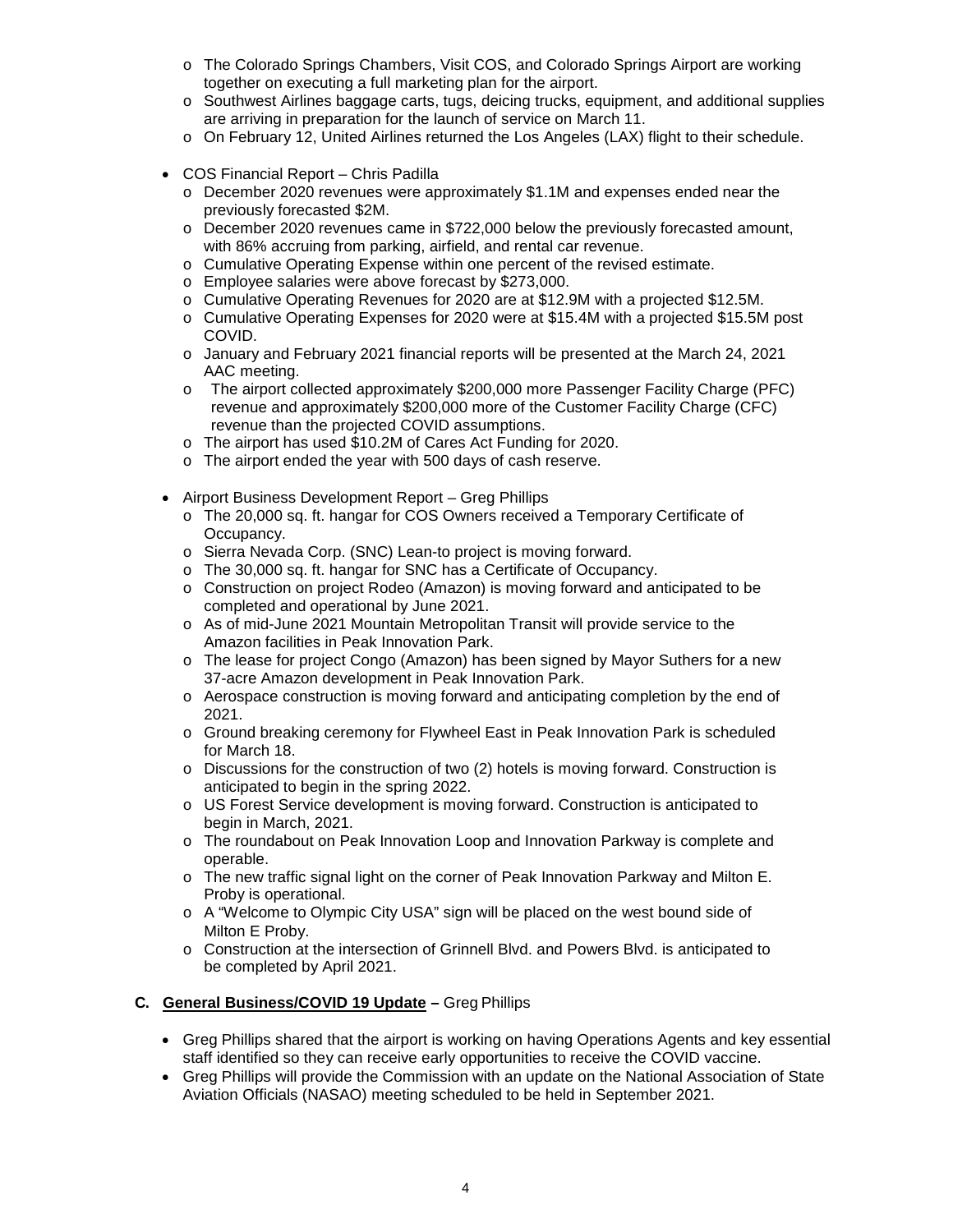# **D. Chairman's Report**

• During the January 27, 2021 AAC meeting, Chairman Maier proposed that in honor of past AAC Chair Andi Biancur's significant contributions in all areas of aviation within the Pikes Peak region, consideration be given to naming one of the new streets or roads under construction within the business park after past Chair Biancur.

Chairman Maier moved that the Airport Advisory Commission recommend to the Director of the Colorado Springs Airport that he favorably consider honoring past Chairman Andi Biancur for his long history of significant service and contribution to the City, the County, and particularly the Colorado Springs Airport by directing staff to take action necessary to dedicate a permanent Memoriam, chosen at the Directors discretion, within the Colorado Springs Airport or Colorado Springs Business Park in memory of Commissioner Biancur. Vice Chairman Nichols seconded.

# VOTE: **APPROVED (Unanimous, Roll Call Passed 6 Yes)**

# **VI. OTHER BUSINESS**

- Colorado Aeronautical Board Update Commissioner Myers
	- o Commissioner Myers shared an article from the Colorado Aeronautical Board regarding the Tuskegee Airmen Association in Denver. A grant for high school students as young as fourteen years of age, will receive financial assist with flight training school. The Tuskegee Airmen Association also support and sponsor visits to Metro State, Air Force Academy, Aerospace Businesses within the Denver Tech Center, Aeronautics Division, Air Traffic Control (ATC) Towers, and soon to include ATC sites within the Denver Center. Commissioner Myers and Commissioner Ellis will work together in recruiting willing sponsors to provide grants to young students with an interest in aviation. Commissioner Ellis has had an opportunity to speak with a few of the west side operators and has received positive feedback. Additional Information forthcoming. Commissioner Ellis will reach out to Ivette Rentas and request to be on the AAC agenda with updates.
- Westside Operators Meeting Discussion Commissioner Wood
	- o West side general aviation stakeholders met last week. There was a virtual Teams meeting invite for anyone that couldn't attend in-person. Air Traffic Control did attend the meeting.
	- o Rehabilitate Runway 17R/35L project was the main point of discussion and a possible impact for the stakeholders.
	- o The airport has created a link that will provide all necessary updates moving forward.
	- o Commissioner Wood acknowledged Greg Phillips and airport staff for their support. Keeping the west side stakeholders and their tenants informed has shown to improve a level of confidence and transparency as we move forward on the construction project.
	- o Greg Phillips asked that Brett Miller and Jeremy Owings become more involved with the west side stakeholder meetings, visiting tenants/flight schools, and project updates through Constant Contact.
	- o Commissioner Ellis requested clarification of the procedure for updating and/or issuing a construction project overview to the west side tenants.
	- o Airport staff is working on ensuring that any changes or projects taking place on the west side is shared with all tenants. The airport has offered to meet with the west side tenants to answer all questions and/or discuss any concerns regarding construction projects on the west side.
	- o Chairman Maier received positive feedback regarding discussions held at the Peterson Air Force Base (PAFB) Aero Club meeting the week of February 15, 2021.
	- o Amy Kelley, US Air Force Academy has been communicating with the Airport Communication Director. Several other US Air Force Academy colleagues have been added to the list and are receiving notices as well.
	- o Commissioner Ellis shared his thoughts of the importance of a strong continued relationship between the Air Force Academy and Airport.